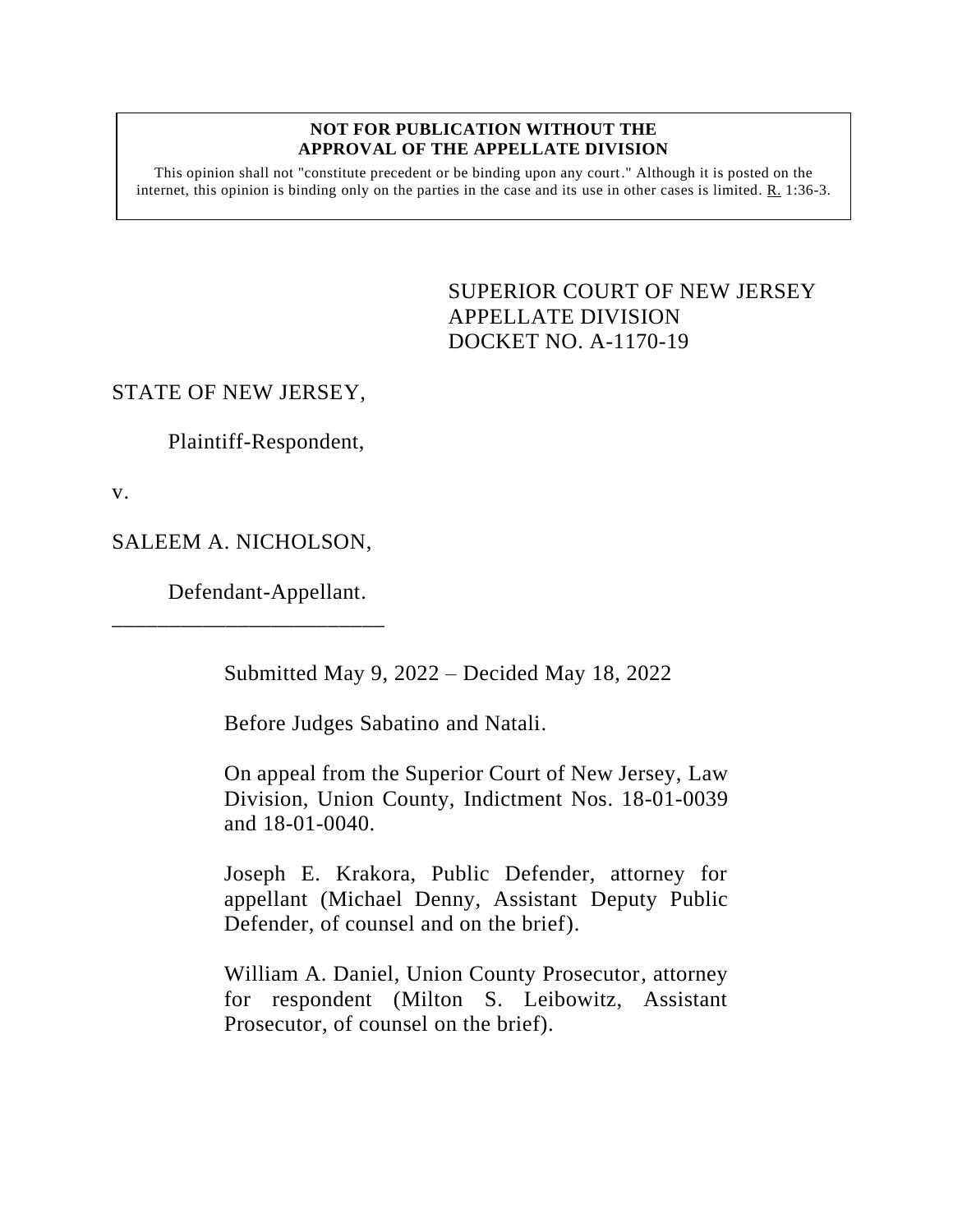## PER CURIAM

After losing his motion to suppress firearms and other contraband seized from his apartment pursuant to a search warrant, defendant Saleem A. Nicholson pled guilty to second-degree unlawful possession of a weapon, N.J.S.A. 2C:39- 5(f), and a "certain persons" offense, N.J.S.A. 2C:39-7(b)(l).

Consistent with the plea agreement, Judge Lisa Miralles Walsh sentenced defendant to a five-year custodial term on the unlawful possession count, subject to a forty-two-month parole ineligibility period under the Graves Act, N.J.S.A. 2C:43-6. The judge also imposed a concurrent five-year term on the certain persons count. All other charges, including various narcotics offenses, were dismissed by agreement. This appeal ensued.

The narrow issue on appeal is whether the trial court erred in finding that the property manager for defendant's apartment building provided investigating police officers with valid consent to enter a common area of the building. Once inside the common area, the officers made observations that supported the issuance of the search warrant.

As expressed in the solitary point of his brief, defendant argues:

### POINT I

# THE PROPERTY MANAGER WAS NEVER TOLD HE HAD THE RIGHT TO REFUSE THE POLICE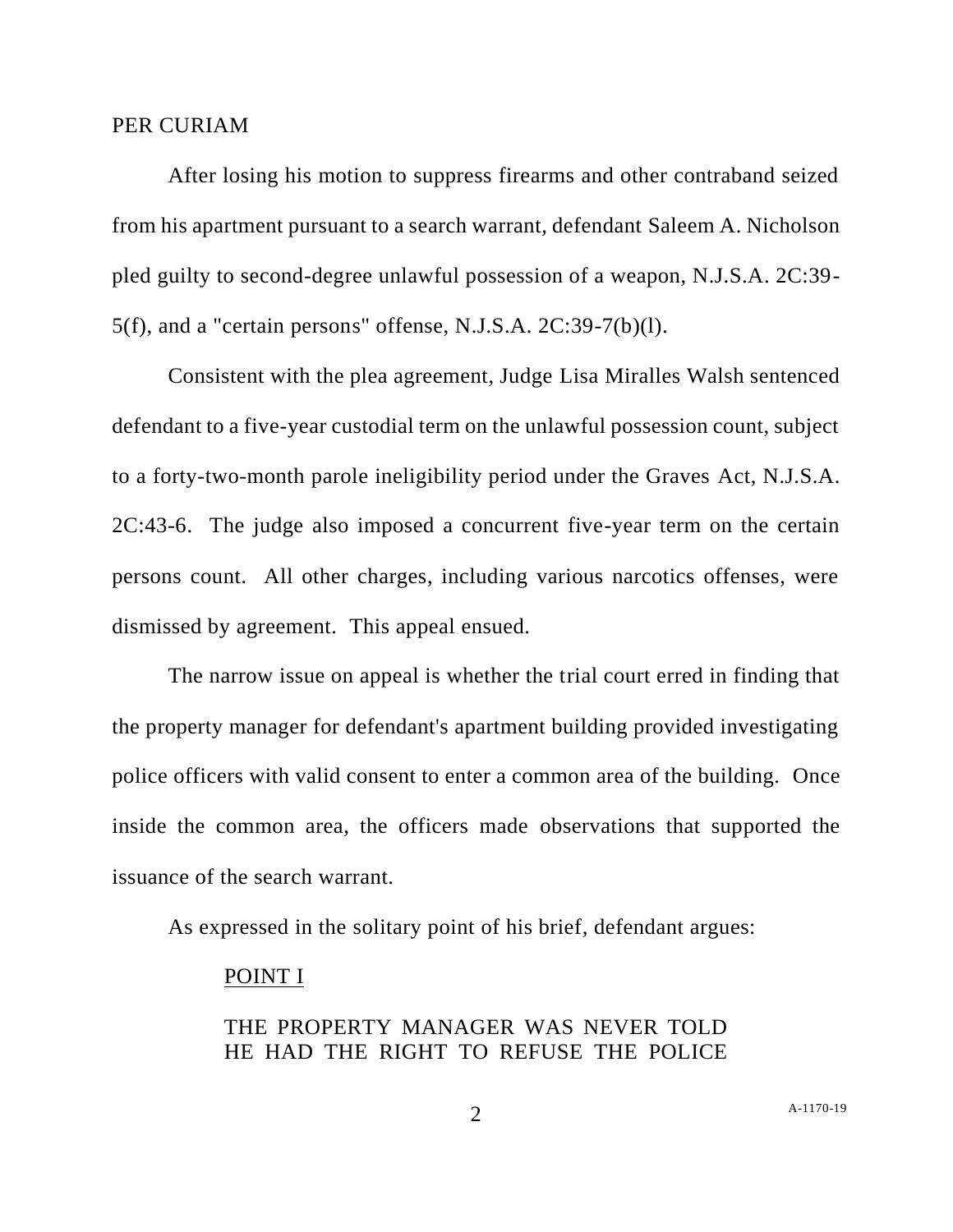ENTERING THE COMMON AREA OF THE APARTMENT BUILDING, AND THEREFORE DID NOT PROVIDE VALID CONSENT TO SEARCH. THE EVIDENCE DISCOVERED THROUGH THE SUBSEQUENT SEARCH OF THE HALLWAY SHOULD BE SUPPRESSED.

For the reasons that follow, we agree with the trial court that the manager's consent was valid, and therefore affirm.

We summarize the pertinent facts concerning the search and seizure set forth more fully in Judge Miralles Walsh's written opinion dated August 23, 2018.

On the date in question, Detectives Michael Metz and Stephen Knox of the Plainfield Police Department were on patrol in their police vehicle. At about 4:00 p.m., they drove into the rear parking lot of the subject apartment building, which is located on Plainfield Avenue. The detectives observed a man, later identified as defendant, standing next to the driver's side window of a parked Nissan Maxima sedan. Defendant was conversing with a woman in the Nissan's driver's seat.

As the patrol car approached the Nissan, the officers could see, but not hear, the driver say something to defendant. According to Metz's testimony, defendant immediately looked in the direction of the detectives. He quickly moved towards the rear exterior of the Nissan, in an effort to conceal his body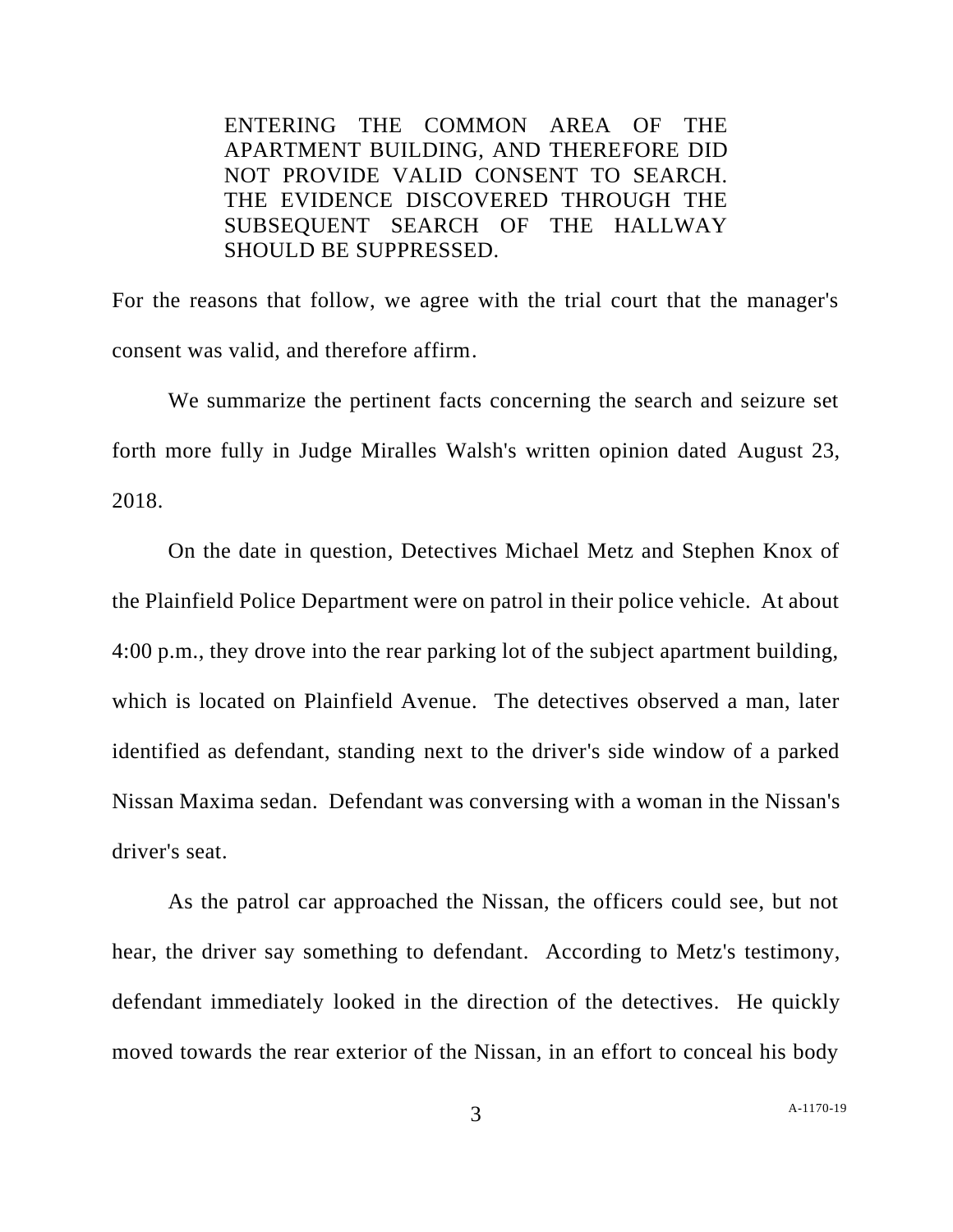against the side of the car. According to Metz, as the detectives continued in defendant's direction, they observed him abruptly reach towards his right leg with both of his hands.

Metz then got out of the police car and began walking towards defendant. He immediately detected the very strong odor of raw marijuana, which grew stronger as he got closer to defendant.

Metz then saw protruding from the pocket of defendant's cargo shorts an orange prescription pill bottle that, in the detective's experience, often served as a container for raw marijuana. Metz retrieved the bottle from defendant's pocket and discovered that, as he had suspected, it contained several small baggies of marijuana. Metz also removed from defendant's person some currency and a set of keys.<sup>1</sup>

At this point, the detectives placed defendant and the woman under arrest. The detectives advised them of their  $Miranda<sup>2</sup>$  rights, which the two promptly waived. According to Metz, defendant denied that he lived at the apartment building and claimed instead that he lived elsewhere on Seventh Street in

<sup>1</sup> Defendant does not challenge on appeal the search of his person and his ensuing arrest, which the trial court found to be valid.

<sup>2</sup> Miranda v. Arizona, 384 U.S. 436 (1966).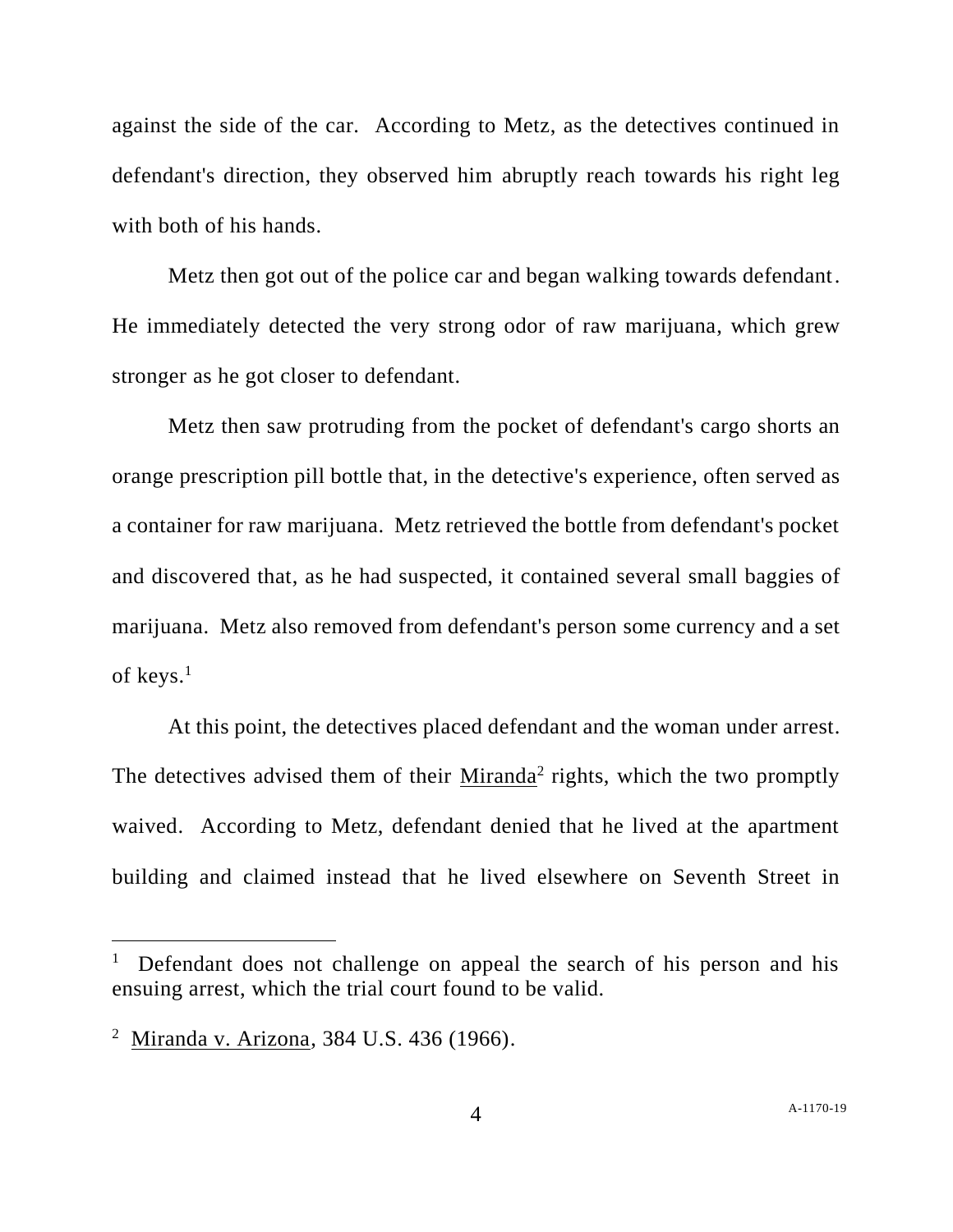Plainfield. When asked by Metz why he was in the parking lot of an apartment building where he did not live, defendant provided no answer. Metz then asked defendant if any of the keys found on his person would access the apartment where he claimed to live on Seventh Street, and defendant said they would not.

Metz also interviewed the Nissan driver. She told the detective she lived in Apartment 2J within the building, and that defendant lived in Apartment 2H next door to her unit.

Metz next performed an Internet search to identify and contact the building's management. Metz telephoned the company, explained that he was conducting an investigation, and asked whether a manager or superintendent would be available to assist the police in the investigation.

According to Metz, within a few minutes, a man arrived in the parking lot and identified himself as the building's property manager. Metz asked the manager who lived in Apartment 2H and he responded that a Black man about the age of thirty lived there. Metz asked the manager if he would be able to identify the resident of Apartment 2H if he saw a photograph, and the manager said he could. Metz retrieved an image of defendant from an online database and showed it to the manager. The manager confirmed that defendant lived in Apartment 2H, but could not recall his name at that time.

5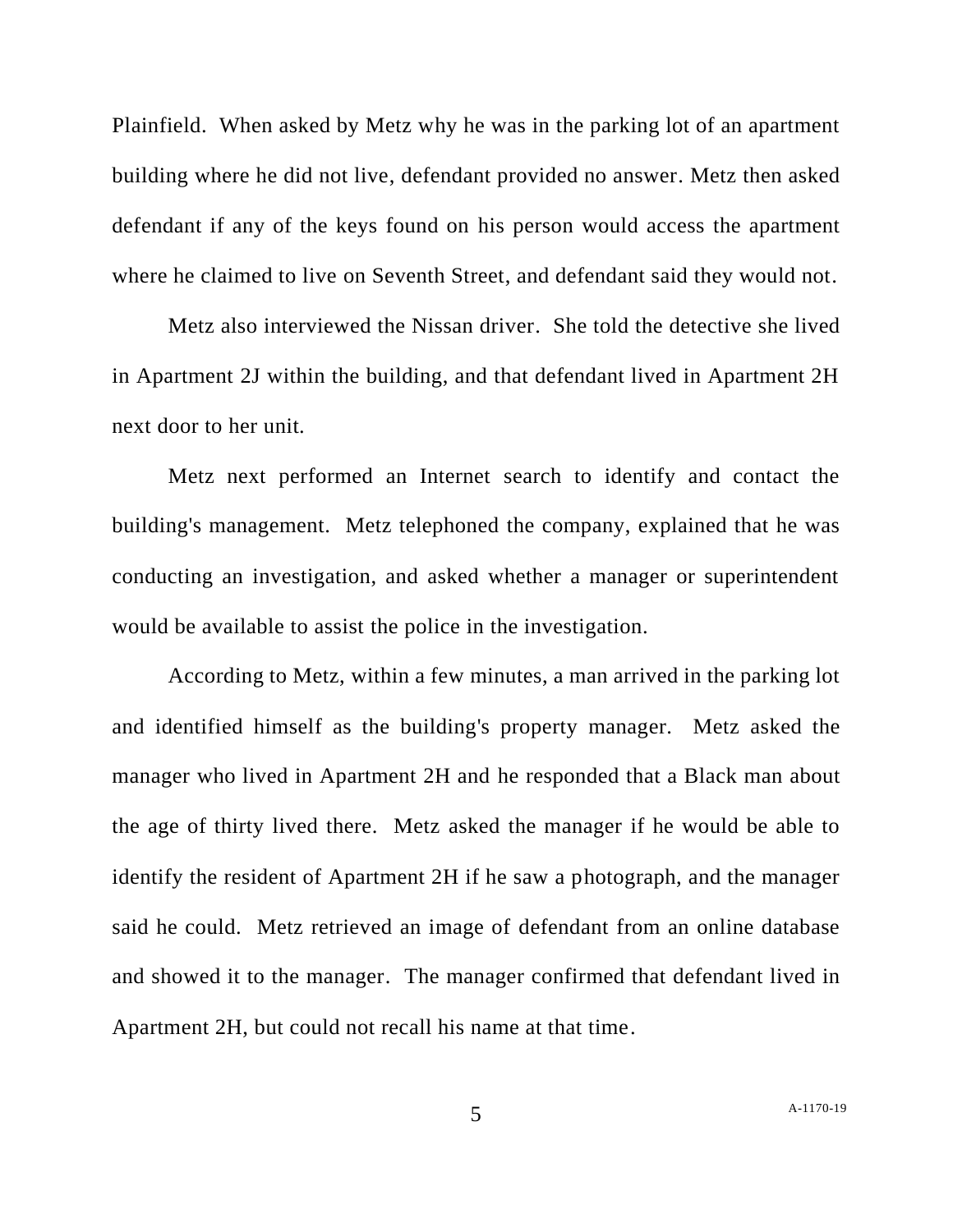As Metz notated in his police report, defendant shook visibly and avoided eye contact. Having observed this behavior and having confiscated the marijuana from defendant, Metz believed that defendant was hiding contraband in Apartment 2H.

As noted by the motion judge, Metz testified that the property manager then "granted [Metz and another police officer, Sergeant Christopher Fortunka] permission to enter the building." Metz could not recall if the manager escorted the officers inside the building or whether the front door was locked.

Metz and Fortunka entered the apartment building and headed towards Apartment 2H. The officers walked up the stairs to the second floor, where they smelled "a very strong odor of marijuana." Metz testified that the smell intensified the closer they walked towards Apartment 2H, and weakened as they walked away from it.

The officers knocked on the door of Apartment 2H and announced themselves. When no one answered, Metz attempted to fit the keys he had confiscated from defendant into the door lock. One of the keys fit. However, the officers did not at that point enter the apartment unit. Instead, Metz and Fortunka stood outside the apartment door to prevent others from entering, while the police applied for a search warrant.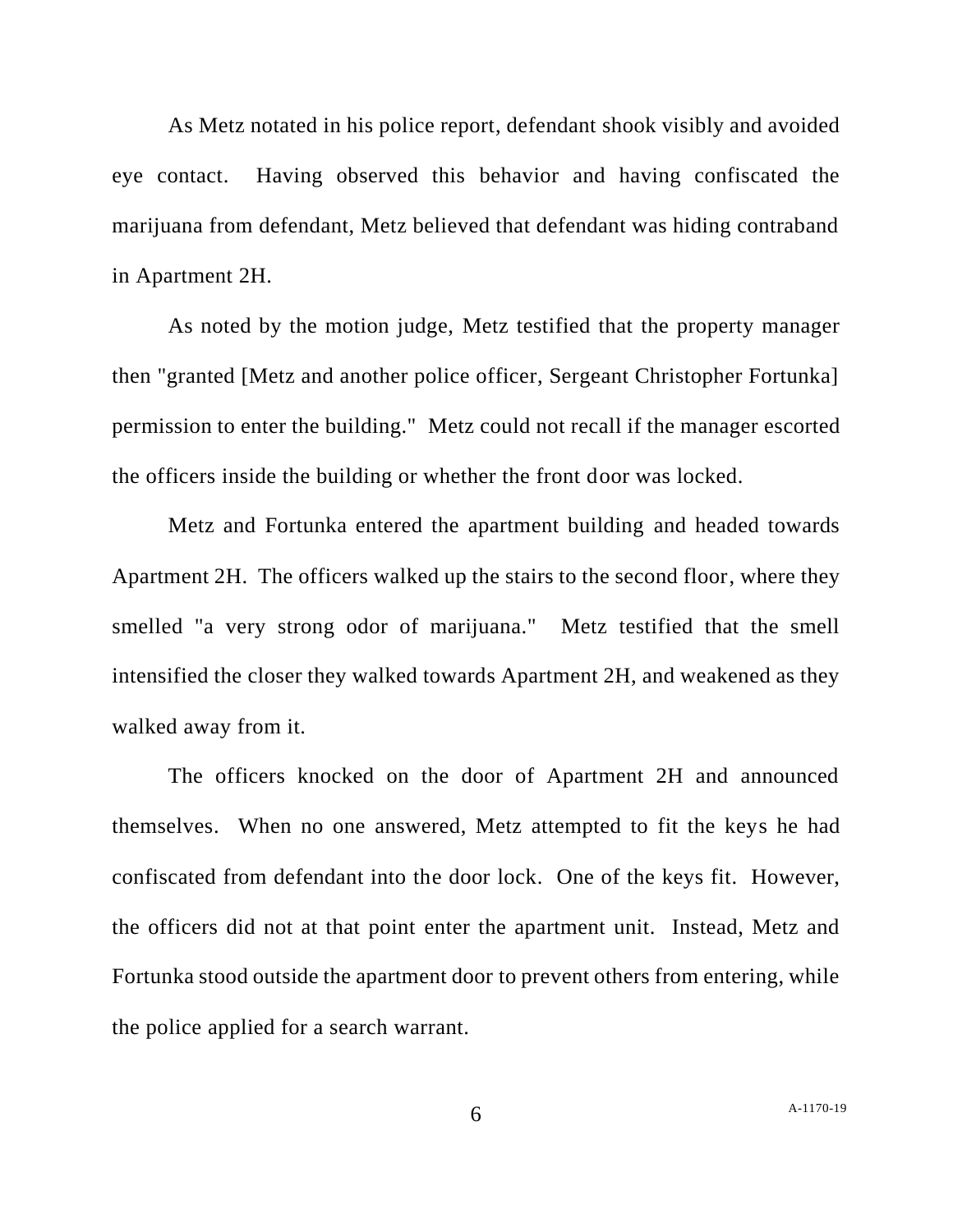With the help of an assistant prosecutor, the officers applied for a search warrant from a Superior Court judge on emergent duty. The judge found probable cause and issued a warrant to search Apartment 2H between 7:00 p.m. and midnight. The ensuing search of the unit revealed a gun, a rifle, ammunition, drugs, a scale, defendant's identification and passport, and other contraband.

Defendant moved to suppress the seized items. Judge Miralles Walsh denied the motion. In her detailed twenty-six-page opinion, the judge found the officers had acted constitutionally at all phases of their activity, starting with their stop of defendant and the Nissan driver in the parking lot and thereafter inside the apartment building. The judge ruled the search warrant for the apartment was properly based on probable cause, and that the fruits of that search would be admissible at trial.

In the course of her ruling, the judge found that Metz was a credible witness despite the fact that Metz's police report and warrant affidavit had not mentioned obtaining the manager's consent to enter the premises. The judge found that the officer was "forthright [about] what he could remember[,]" that he acknowledged he could not recall "the manner in which outer door was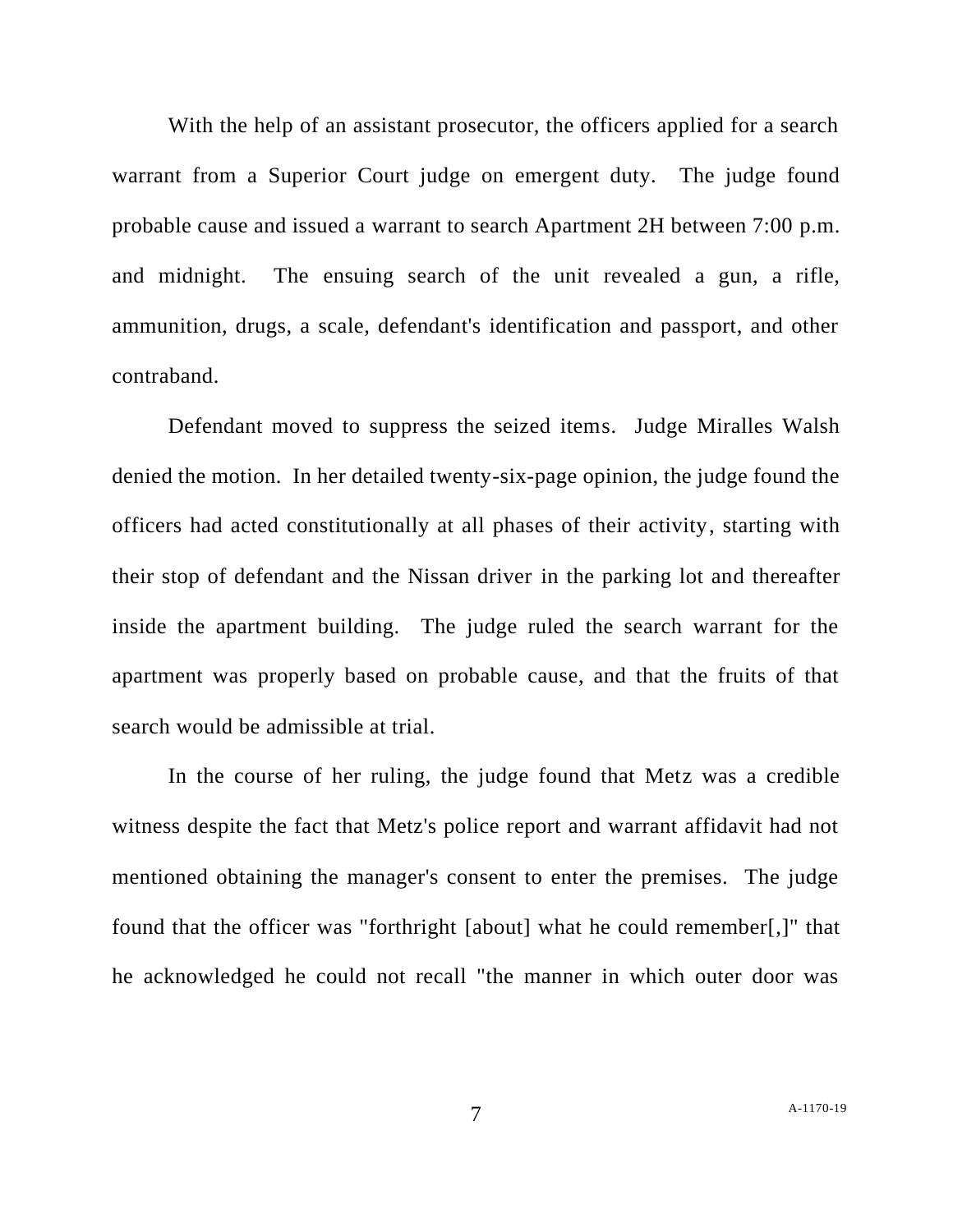opened," but that he was "certain that he obtained consent." We defer to the judge's credibility assessment. State v. Elders, 192 N.J. 224, 244 (2007).

As we have noted, defendant's sole argument on appeal is that the State failed to show that the property manager provided valid consent for the police to enter the apartment building and its common areas. Notably, the State contends that defendant did not argue this specific point below. That procedural contention is partially true. Defendant's suppression motion brief, which is attached to the State's brief on appeal, argued to the trial court that the police must not have been granted permission to enter the building, because they also tried to see if defendant's key worked on the lock to the door entering the hallway to the common area. That argument is different than the present one defendant makes on appeal, i.e., that the property manager was not told he could refuse consent and that it cannot be inferred from the circumstances that he willingly agreed to consent. In any event, we will reach the issue.

The applicable law is well settled. Both the Fourth Amendment and Article I, Paragraph 7 of the New Jersey Constitution protect citizens against warrantless police entries into their dwellings, unless a recognized exception to the warrant requirement applies. State v. Wright, 221 N.J. 456, 466 (2015). One of those recognized exceptions is where the police obtain valid consent from a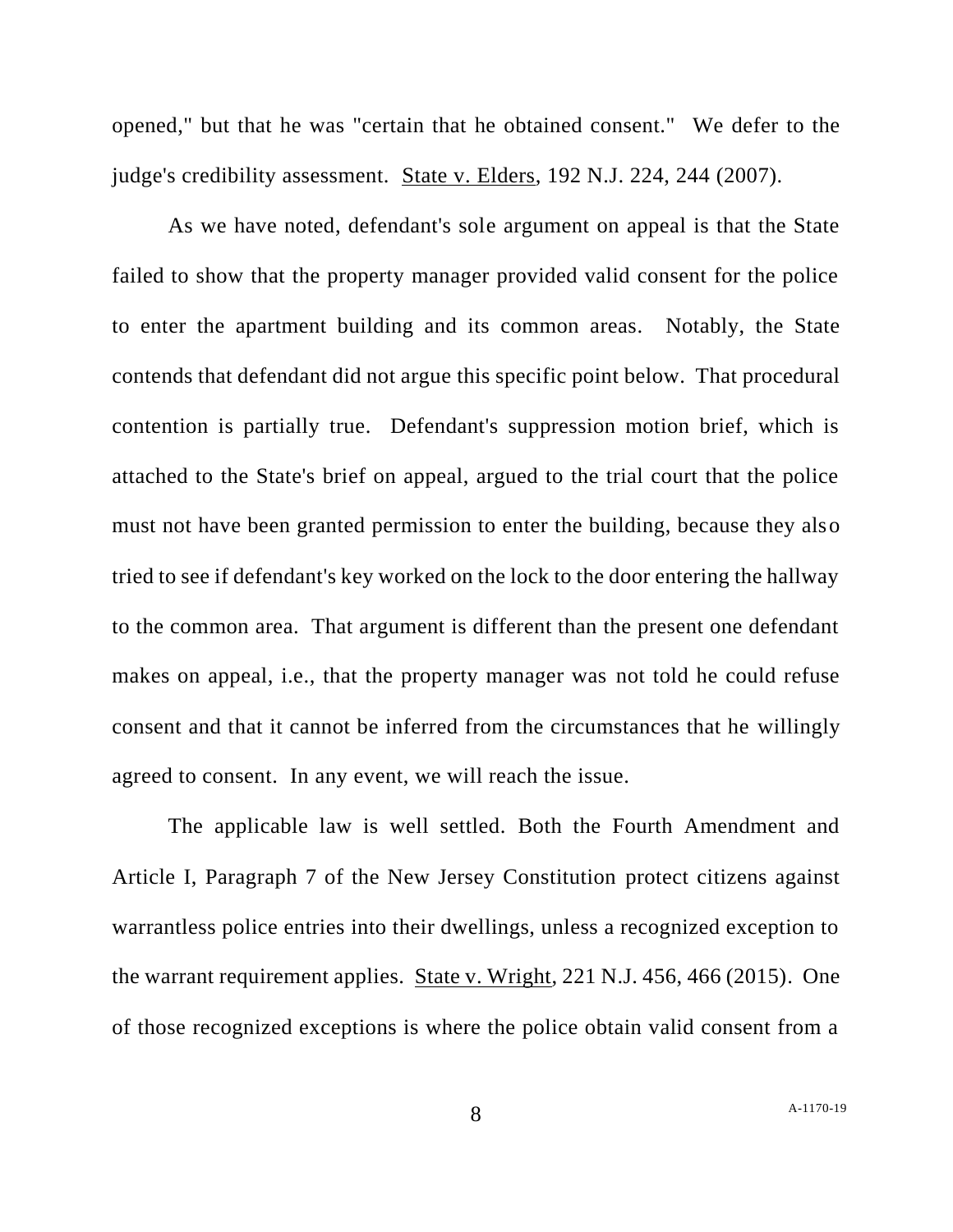person with actual or apparent authority, such as a co-habitant or owner, to enter the premises. State v. Coles, 218 N.J. 322, 340 (2014); State v. Suazo, 133 N.J. 315, 319-20 (1993).

Under our State Constitution, consent searches are afforded a higher level of scrutiny than under the Fourth Amendment. State v. Carty, 170 N.J. 632, 638-39 (2002). The consent exception is fulfilled where it is shown "that the consent was voluntary, an essential element of which is knowledge of the right to refuse consent." State v. Johnson, 68 N.J. 349, 354 (1975). The Supreme Court's opinion in Johnson further emphasized that "the police [are] not necessarily [] required to advise the person of his right to refuse to consent to the search[;]" however, where "the State seeks to rely on consent as the basis for a search, it has the burden of demonstrating knowledge on the part of the person involved that he had a choice in the matter." Ibid.; accord Carty, 170 N.J. at 638-39. The trial court shall assess the voluntariness of consent based on "the totality of the particular circumstances of the case." State v. Hagans, 233 N.J. 30, 42 (2018) (quoting State v. King, 44 N.J. 346, 353 (1965)).

Here, the motion judge reasonably determined from the totality of the circumstances that the property manager provided valid consent to let the investigating police officers into the building and, thereafter, into the hallway's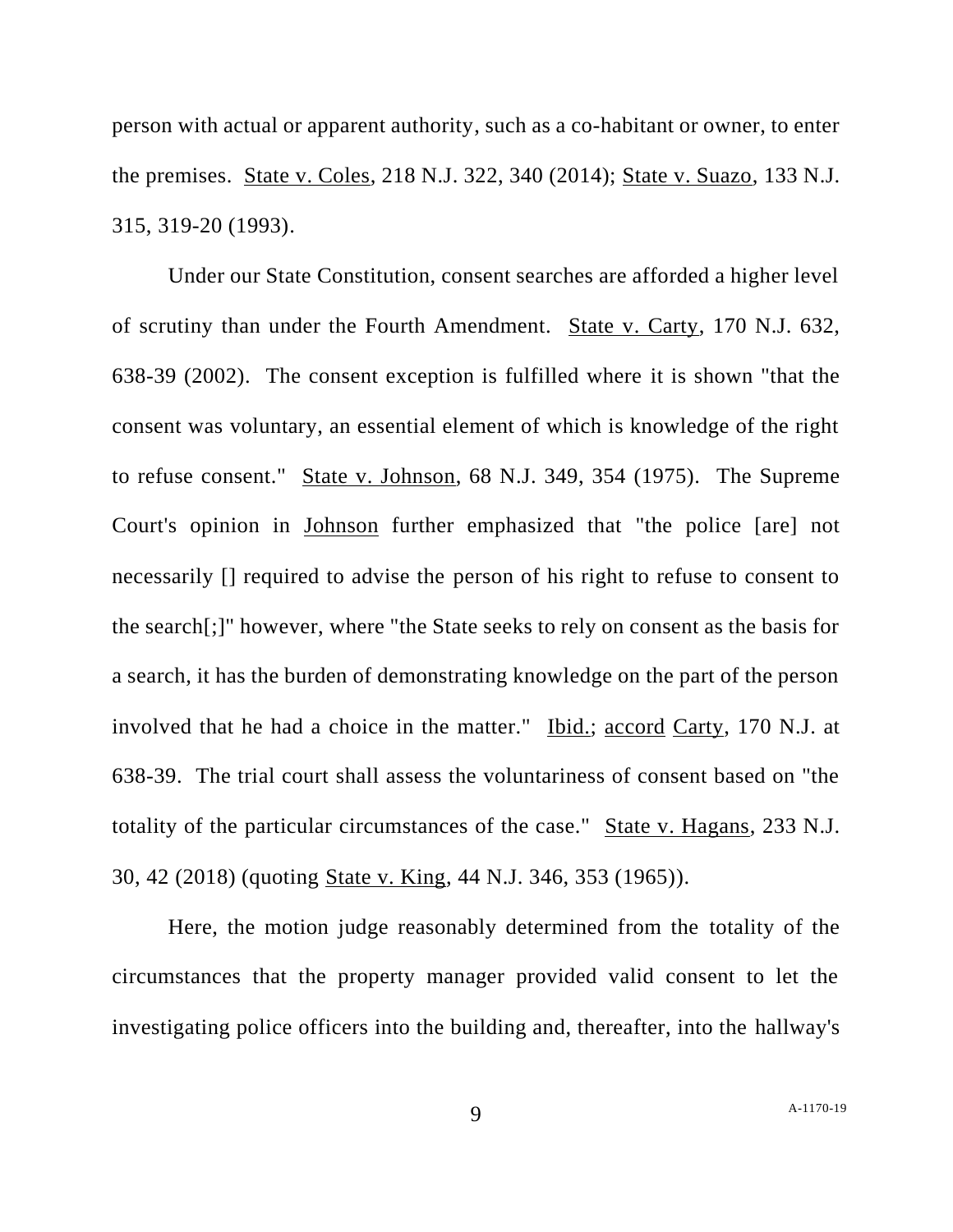common area. The manager promptly arrived in the parking lot only a few minutes after Metz called the building management office and explained why the officers needed assistance, and he readily offered his help. The context plainly shows the manager was freely willing to let the officers into the building.

As the judge noted in her decision, the unrefuted testimony shows the manager was "very cooperative throughout the course of the investigation, even engaging in conversation with them about [other] issues that have occurred within the building." Further, as highlighted supra, the judge explicitly noted she found Metz's testimony credible, including his certainty "that he obtained consent."

Moreover, the police used a key removed from defendant's pocket, not a key from the manager, to open the door to the apartment. They reasonably respected the tenant's privacy in his unit by refraining from entering immediately and instead procuring a search warrant based on probable cause.<sup>3</sup>

In sum, we concur with the motion judge that the police acted in a constitutional manner in connection with this search and seizure. We therefore

<sup>&</sup>lt;sup>3</sup> Given our disposition on the consent issue, we need not reach the State's alternative argument based on a theory of inevitable discovery.